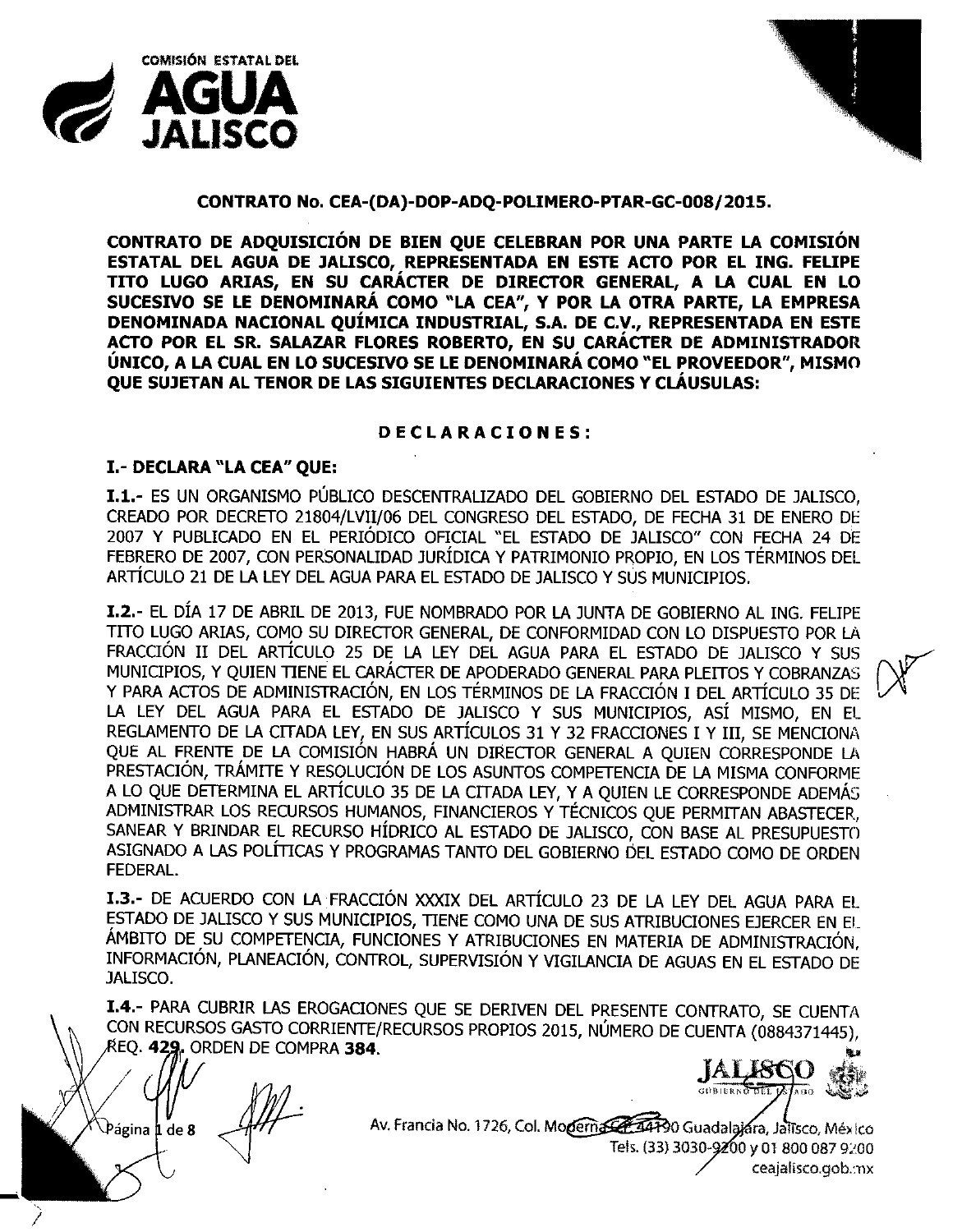

**1.5.-** SEÑALA COMO SU DOMICILIO PARA OíR Y RECIBIR NOTIFICACIONES, AÚN LAS DE CARÁCTER PERSONAL, EN LA AVENIDA FRANCIA NÚMERO 1726, COLONIA MODERNA, CÓDIGO POSTAL 44190, DE GUADALAJARA, JALISCO, LAS QUE SURTIRÁN SUS EFECTOS LEGALES, MIENTRAS NO SEÑALE, MEDIANTE ESCRITO, OTRO DISTINTO,

**1.6.-** MEDIANTE NÚMERO DE SOLICITUD **429,** LA DIRECCIÓN DE OPERACIÓN PTAR'S, SOLICITA LA ADQUISICIÓN DE **"75 TAMBOS DE POLÍMERO EN EMULSIÓN CAnÓNICA. MARCA SNF FLOERGER. MODELO EM 640L. GARANTÍA DE 01 AÑO".** EL PRESENTE CONTRATO' SE ADJUDICÓ "AL PROVEEDOR", A TRAVÉS DEL COMITÉ DE ADQUISICIONES Y ENAJENACIONES DE LA COMISIÓN ESTATAL DEL AGUA DE JALISCO, MEDIANTE EL CONCURSO NÚMERO **C02-ADQPOL-01/2015, DE CONFORMIDAD CON LO ESTABLECIDO EN LOS ARTÍCULOS 1 FRACCIÓN IV Y** PENÚLTIMO PÁRRAFO, 3, 4, 7 Y 8, FRACCIÓN II, 11, 17, 18, 20, 21 Y 55, DE LA LEY DE ADQUISICIONES Y ENAJENACIONES DEL GOBIERNO DEL ESTADO; Y 1, 2 FRACCIÓN II, 4, 17, 18, 19 FRACCIÓN II, 21 Y 28 DE SU REGLAMENTO, ASÍ COMO LO PREVISTO EN LOS ARTÍCULOS 8 FRACCIÓN III, Y DEL 10 AL 26, DEL MANUAL DE POLÍTICAS Y LINEAMIENTOS PARA LAS ADQUISICIONES Y ENAJENACIONES DE LA COMISIÓN ESTATAL DEL AGUA DE JALISCO, INVITÁNDOSE A PARTICIPAR A LOS SIGUIENTES PROVEEDORES: **1.-** PRODUCTOS QUÍMICOS AVANZADOS, S.A. DE C.V., **2.-** NACIONAL QUÍMICA INDUSTRIAL, S.A. DE C.V. Y **3.-** QUÍMICA CRISOL, S.A. DE C.V., **4.-** CT CHEMICAL, SA DE C.V., **5.-** AQUA SIR, S.A. DE C.V., **6.-** AQUA LAMA REPRESENTACIONES, S.A. DE C.V., SIN OUE LOS PROVEEDORES CONTENIDOS EN LAS PUNTOS 1, 1, 4, 5 Y 6, HAYAN PRESENTADO PROPUESTAS, SIENDO EL PROVEEDOR DENOMINADO **NACIONAL QUIMICA INDUSTRIAL, S.A. DE C.V.,** QUIEN PRESENTO LA PROPUESTA ECONOMICA SOLVENTE MÁS BAJA PARA **"LA** CEA", Y ADICIONALMENTE UNA VEZ ANALIZADA SU PROPUESTA MEDIANTE DICTAMEN TÉCNICO, EMITIDO POR LA DIRECCIÓN DE OPERACIÓN DE PTAR'S, MEDIANTE MEMORANDO **DOP-l06/2015,** EL COMITÉ DE ADQUISICIONES <sup>Y</sup> ENAJENACIONES DE **"LA CEA",** *V,* PROCEDIÓ ADJUDICAR EL PRESENTE CONTRATO, PARA LLEVAR A CABO LA ADQUISICIÓN DE "75 **TAMBOS DE POLÍMERO EN EMULSIÓN CAnÓNICA. MARCA SNF FLOERGER. MODELO EM** 640L. GARANTÍA DE 01 AÑO", SEGÚN ACTA DE RESOLUCIÓN DE FECHA 25 DE MARZO DE 2015, Y ACTA DE DICTAMEN TÉCNICO DE FECHA 25 DE MARZO DE 2015, DE LA II SESIÓN ORDINARIA DEL COMITÉ DE ADQUISICIONES Y ENAJENACIONES DE LA COMISIÓN ESTATAL DEL AGUA,

#### **11.- "EL PROVEEDOR" DECLARA QUE:**

**II.1.-** LA EMPRESA DENOMINADA "NACIONAL QUÍMICA INDUSTRIAL", SOCIEDAD ANÓNIMA DE CAPITAL VARIABLE, SE CONSTITUYÓ CON EL PRIMER TESTIMONIO DE LA ESCRITURA PÚBLICA NÚMERO 14,525 (CATORCE MIL QUINIENTOS VEINTICINCO), DE FECHA 07 (SIETE) DE MAYO DE 1986 (MIL NOVECIENTOS OCHENTA Y SEIS), PASADA ANTE LA FE DEL LIC. ADALBERTO ORTEGA SOLIS, NOTARIO PÚBLICO NÚMERO 20 (VEINTE) DE GUADALAJARA, JALISCO, LA CUAL OUEDÓ INSCRITA EN EL REGISTRO PÚBLICO DE LA PROPIEDAD, BAJO INSCRIPCIÓN 147-148 DEL TOMO 264 DEL LIBRO PRIMERO DEL REGISTRO DE COMERCIO. AGREGO CON NÚMERO 22 AL APÉNDICE 632. DE FECHA 30 DE JULIO DE 1986 (UN MIL NOVECIENTOS OCHENTA Y SEIS).

**II.2.-** EL SR. SALAZAR FLORES ROBERTO, QUIEN SE IDENTIFICA CON CREDENCIAL DE ELECTOR. EXPEDIDA POR EL INSTITUTO FEDERAL ELECTORAL NÚMERO **«EU ENDERMINES**» ACREDITA SU CARÁCTER DE ADMINISTRADOR ÚNICO, CON EL PRIMER TESTIMONIO DE LA ESCRITURA PÚBLICA NUMERO 14,525 (CATORCE MIL QUINIENTOS VEINTICINCO), DE FECHA 07 (SIETE) DE MAYO DE

Página 2 de a

GOBILKNO OD ESTADO

Av. Francia No. 1726, Colas Gerria C.P, 44190 Guadalajara, Jalisco, México Tels. (33) 3030-9200 y 01 800 087 9200 ceajalisco.gob.mx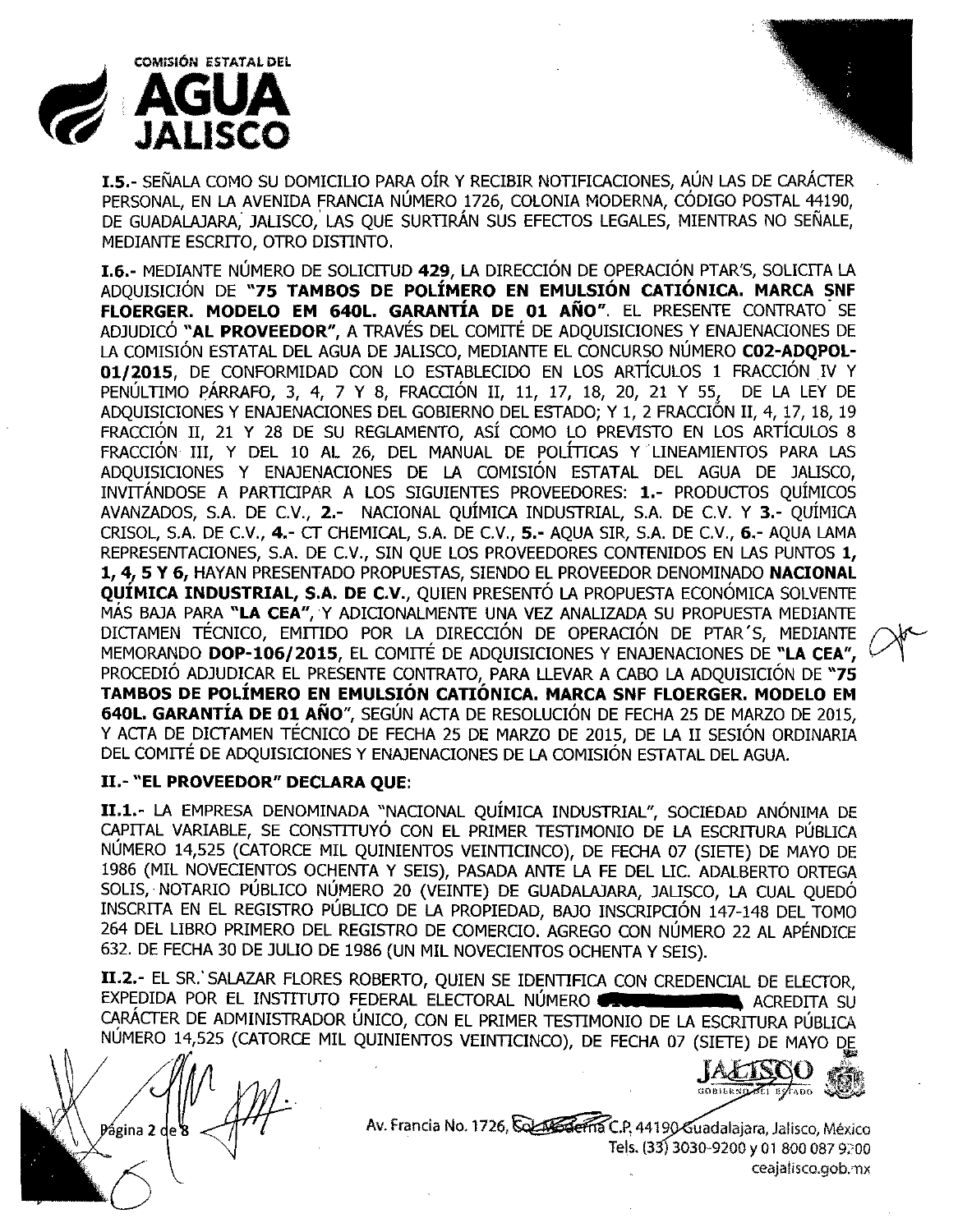



1986 (MIL NOVECIENTOS OCHENTA Y SEIS), PASADA ANTE LA FE DEL LIC. ADALBERTO ORTEGA SOLIS, NOTARIO PÚBLICO NÚMERO 20 (VEINTE) DE GUADALAJARA, JALISCO, LA CUAL QUEDÓ INSCRITA EN EL REGISTRO PÚBLICO DE LA PROPIEDAD, BAJO INSCRIPCIÓN 147-148 DEL TOMO 264 DEL LIBRO PRIMERO DEL REGISTRO DE COMERCIO. AGREGO CON NÚMERO 22 AL APÉNDICE 632. DE FECHA 30 DE JULIO DE 1986 (UN MIL NOVECIENTOS OCHENTA Y SEIS), CARÁCTER QUE A LA FECHA NO LE HA SIDO LIMITADO, NI REVOCADO LO QUE DECLARA EN ESTE MOMENTO BAJO PROTESTA DE DECIR VERDAD.

**11.3.-** TIENE CAPACIDAD JURÍDICA PARA CONTRATAR Y REÚNE LAS CONDICIONES TÉCNICAS Y ECONÓMICAS PARA OBLIGARSE AL CUMPLIMIENTO CABAL DE ESTE CONTRATO.

**11.4.-** SEÑALA COMO SU DOMICILIO PARA OíR Y RECIBIR NOTIFICACIONES, AÚN LAS DE CARÁCTER PERSONAL, EN LA CALLE VALLE DE SANTANA 221 (DOSCIENTOS VEINTIUNO), COLONIA EL PALOMAR, SECCIÓN JOCKEY, TLAJOMULCO DE ZUÑIGA, JALISCO, c.P. 4S643, LAS QUE SURTIRÁN SUS EFECTOS LEGALES, MIENTRAS NO SEÑALE, MEDIANTE ESCRITO, OTRO DISTINTO.

**11.5.-** CONOCE EL CONTENIDO Y LOS REQUISITOS QUE ESTABLECE LA LEY DE ADQUISICIONES Y ENAJENACIONES DEL GOBIERNO DEL ESTADO DE JALISCO Y SU REGLAMENTO, ASÍ COMO EL MANUAL DE POLÍTICAS Y LINEAMIENTOS PARA LAS ADQUISICIONES Y ENAJENACIONES DE **"LA CEA",** LA PROPUESTA TÉCNICA Y ECONÓMICA, LOS TÉRMINOS DE REFERENCIA DEL PROCEDIMIENTO POR INVITACIÓN A CUANDO MENOS TRES PROVEEDORES Y SUS RESPECTIVOS ANEXOS QUE FORMAN PARTE INTEGRAL DEL PRESENTE CONTRATO A PARTIR DE LA FECHA EN QUE SE FIRME.

**11.6.-** SE ENCUENTRA REGISTRADO ANTE LA SECRETARÍA DE HACIENDA Y CRÉDITO PÚBLICO, CON EL REGISTRO FEDERAL DE CONTRIBUYENTES NÚMERO **NQ18605088S9.** NÚMERO DE PADRÓN DE PROVEEDORES **P04984.**

**II.7.-** BAJO PROTESTA DE DECIR VERDAD, SE ENCUENTRA AL CORRIENTE DE SUS OBLIGACIONES (JPF)<br>FISCALES.

EN VIRTUD DE LO ANTERIOR Y CON FUNDAMENTO EN LOS ARTÍCULOS 1 FRACCIÓN IV, Y PENÚLTIMO PÁRRAFO, 4, 7, 8 FRACCIÓN III, 17, 18, 20, 21 Y 22, DE LA LEY DE ADQUISICIONES Y ENAJENACIONES DEL GOBIERNO DEL ESTADO; 1,2, FRACCION III, 4, 17, 19 FRACCION III, 21 Y 28 DEL REGLAMENTO DE LA LEY DE ADQUISICIONES Y ENAJENACIONES DEL GOBIERNO DEL ESTADO DE JALISCO, 1, 2, 3, 21, 23 Y 3S FRACCIÓN I, III Y V, DE LA LEY DEL AGUA PARA EL ESTADO DE JALISCO Y SUS MUNICIPIOS, Así COMO LOS NUMERALES 8 FRACCIÓN III DEL 10 AL 26 DEL MANUAL DE POLÍTICAS Y LINEAMIENTOS PARA LAS ADQUISICIONES Y ENAJENACIONES DE **"LA CEA"**

# **C LÁ U S U LAS:**

## **PRIMERA.- OBJETO DEL CONTRATO.**

EL OBJETO DEL PRESENTE CONTRATO ES LA ADQUISICIÓN POR PARTE DE "LA CEA", A "EL **PROVEEDOR", DE "75 TAMBOS DE POLIMERO EN EMULSION CATIONICA. MARCA SNF**

Página **3 d**e **8** 

**IALASC** ""

Av. Francia No. 1726, Coleberna C.P. 44190 Guadalajara, Jalisco, México Tels.(33)3 30-9200*Y* 018000879200 ceajalisco.gob.mx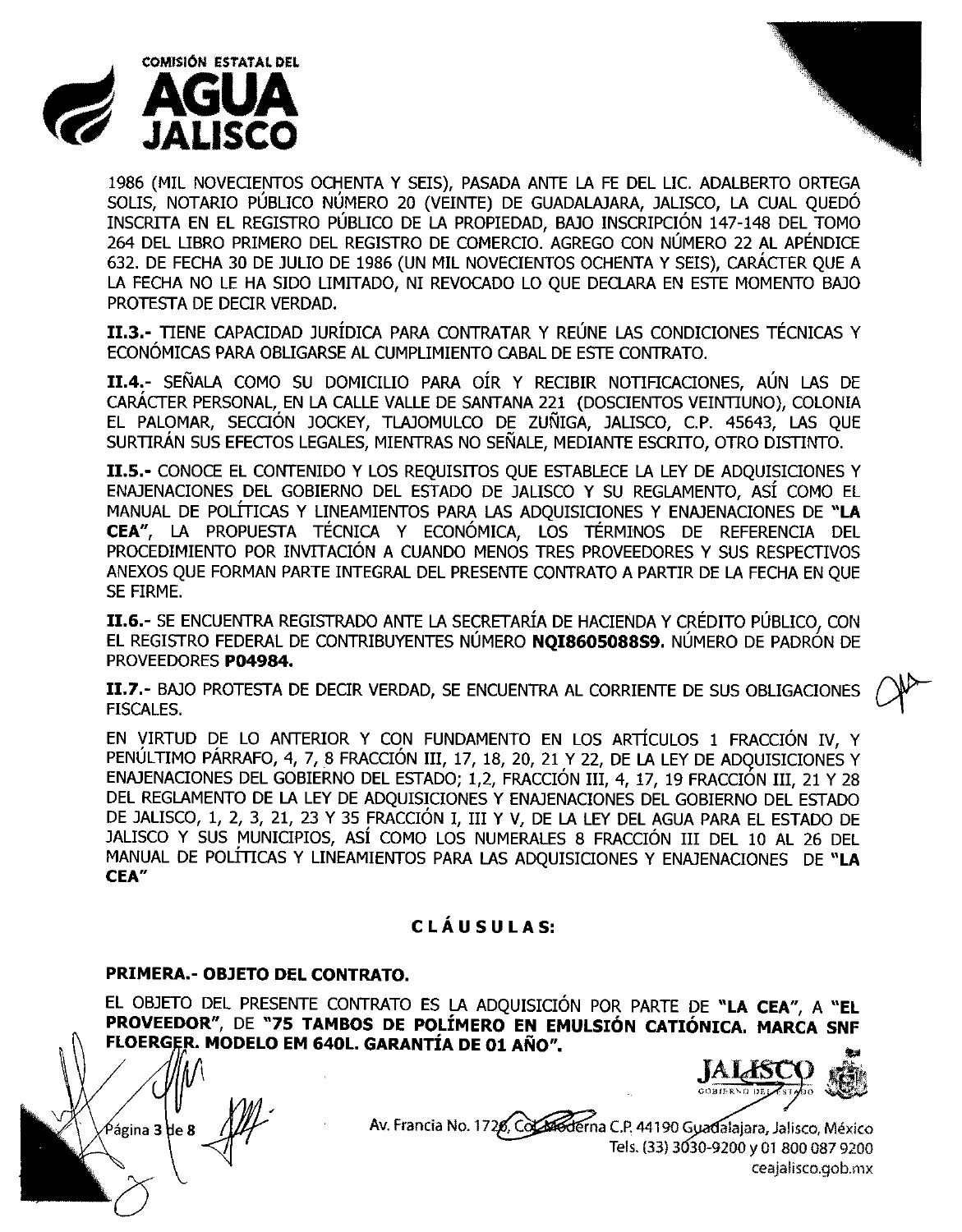



LOS ADQUISICIÓN ANTES DESCRITA DEBERÁ DE CUMPLIR CON LAS ESPECIFICACIONES TÉCNICAS CONTENIDAS EN LOS TERMINOS DE REFERENCIA Y EN LA PROPUESTA TÉCNICA DE **"EL PROVEEDOR",** QUE FIRMADAS POR LAS PARTES, FORMAN PARTE INTEGRAL DEL PRESENTE CONTRATO.

### **SEGUNDA.- MONTO DEL CONTRATO.**

EL MONTO DEL PRESENTE CONTRATO, ES DE **\$1'777,500.00 (UN MILLÓN SETECIENTOS SESENTA Y SIETE MIL QUINIENTOS PESOS, 00/100, M.N.),** MÁS EL IMPUESTO AL VALOR AGREGADO, CORRESPONDIENDO **\$284,400.00 (DOSCIENTOS OCHENTA Y CUATRO MIL CUATROCIENTOS PESOS, 00/100, M.N.),** SIENDO EL IMPORTE TOTAL DE LOS TRABAJOS LA CANTIDAD DE **\$2'061,900.00 (DOS MILLONES SESENTA Y UN MIL NOVECIENTOS PESOS, 00/100, M.N.).** DICHAS CANTIDADES NO PODRÁN SER REBASADAS SALVO CONVENIO ENTRE LAS PARTES U ORDEN POR ESCRITO, POR LO QUE SI **"EL PROVEEDOR"** REALIZA TRABAJOS Y/O SUMINISTRO POR MAYOR VALOR AL INDICADO INDEPENDIENTEMENTE EN LA RESPONSABILIDAD EN QUE INCURRA POR LA EJECUCIÓN DE TRABAJOS EXCEDENTES, NO TENDRÁ DERECHO DE RECLAMAR PAGO ALGUNO POR ELLO.

#### **TERCERA.- FORMA DE PAGO.**

**"LA CEA" Y "EL PROVEEDOR"** CONVIENEN QUE LOS TRABAJOS OBJETO DEL PRESENTE CONTRATO, SE PAGUEN CONTRA ENTREGA DEL PRODUCTO, SEGÚN REQUERIMIENTO DEL ÁREA SOLICITANTE, EL PAGO SE EFECTUARÁ EN MONEDA NACIONAL A LOS 1S (QUINCE) DÍAS NATURALES, CONTADOS A PARTIR DE LA FECHA EN QUE SEAN ENTREGADOS LOS RESULTADOS Y LA FACTURA ORIGINAL VALIDADA POR EL RESPONSABLE DE RECIBIR LOS SERVICIOS ADQUIRIDOS POR **"LA CEA"** CUMPLA CON LOS REQUERIMIENTOS SOLICITADOS, ASÍ COMO LA PRESENTACIÓI'J DE 02 COPIAS DE LA ORDEN DE COMPRA **384.**

**"EL PROVEEDOR"** SE OBLIGA A PRESENTAR LA FACTURA CORRESPONDIENTE, LA CUAL DEBERÁ REUNIR LOS REQUISITOS FISCALES CORRESPONDIENTES, PARA QUE **"LA CEA"** EFECTÚE EL PAGO f'\l>--- EN EL DOMICILIO QUE SEÑALA LA DECLARACIÓN **1.5.-** DEL PRESENTE INSTRUMENTO. '--1"

#### **CUARTA.- PLAZO DE EJECUCIÓN.**

**"EL PROVEEDOR"** SE OBLIGA A SUMINISTRAR LOS 75 TAMBOS DE POLIMERO EN EMULSIÓN DESCRITOS EN EL OBJETO DEL PRESENTE CONTRATO, PARA **"LA CEA"** DENTRO DEL PLAZO DE EJECUCIÓN QUE DÁ INICIO A PARTIR DEL 26 (VEINTISÉIS) DE MARZO DE 2015, AL 31 (TREINTA Y UNO) DE DICIEMBRE DE 2015, (DOS MIL QUINCE), LO ANTERIOR, SEGÚN REQUERIMIENTO DEL AREA SOLICITANTE DENTRO DEL PLAZO DE EJECUCION ANTES INDICADO.

## **QUINTA.- GARANTÍA.**

A EFECTO DE GARANTIZAR EL CUMPLIMIENTO DE TODAS Y CADA UNA DE LAS OBLIGACIONES CONTRAÍDAS EN EL PRESENTE CONTRATO **"EL PROVEEDOR"** SE OBLIGA A EXHIBIR ANTE **"LA CEA",** DENTRO DEL TÉRMINO DE 15 (QUINCE) DÍAS NATURALES CONTADOS A PARTIR DE LA FECHA EN QUE SE FIRME EL PRESENTE CONTRATO, FIANZA POR EL **10% (DIEZ POR CIENTO)** DEL MONTO DEL PRESENTE INSTRUMENTO, INCLUYENDO EL IMPUESTO AL VALOR AGREGADO, POR



Página 4 de 8  $\leftarrow$  Av. Francia No. 1926, Col. Moderna C.P. 44190 Guadalajara, Jalisco, México Tels. (33) 3030-9200 y 01 800 087 9200 ceajalisco.gob.mx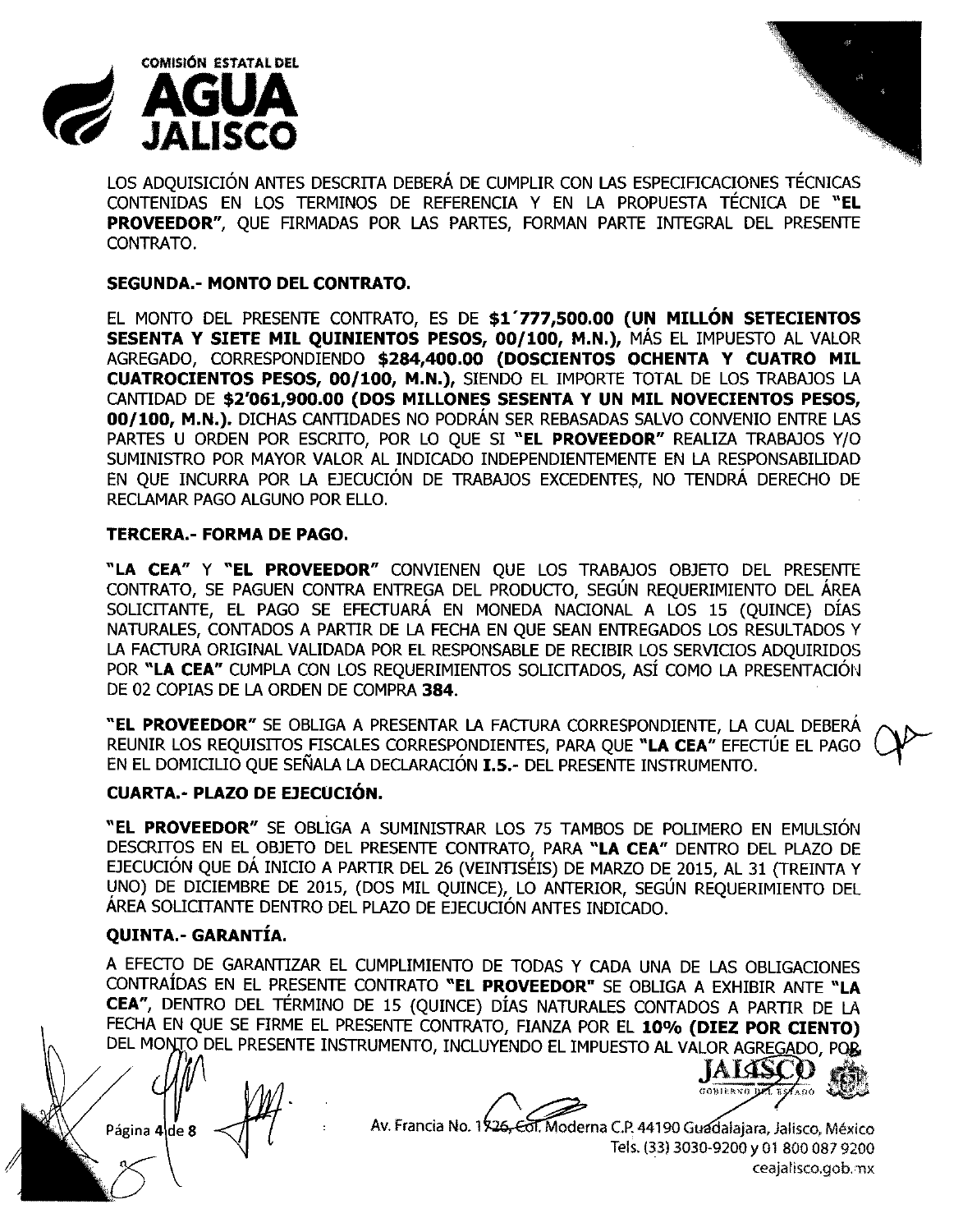



LA CANTIDAD DE **\$206,190.00 (DOSCIENTOS SEIS MIL CIENTO NOVENTA PESOS 00/100 M.N.),** OTORGADA POR INSTITUCIÓN MEXICANA DE FIANZA DEBIDAMENTE AUTORIZADA PARA ELLO.

LA PÓLIZA DE FIANZA DEBERÁ ESTIPULAR COMO MÍNIMO LAS SIGUIENTES DECLARACIONES:

**A}.-** QUE LA FIANZA SE OTORGARÁ ATENDIENDO A TODAS LAS ESTIPULACIONES CONTENIDAS EN ESTE CONTRATO;

**B).**- QUE PARA LIBERAR LA FIANZA SERÁ REQUISITO INDISPENSABLE LA MANIFESTACIÓN EXPRESA y POR ESCRITO DE **"CEA";**

**C).-** QUE LA FIANZA CONTINUARÁ VIGENTE EN CASO DE QUE SE OTORGUE PRÓRROGA AL CUMPLIMIENTO DEL CONTRATO, ASÍ COMO DURANTE LA SUBSTANCIACIÓN DE TODOS LOS RECURSOS LEGALES O JUIOOS QUE SE INTERPONGAN POR PARTE DE **"EL PROVEEDOR" O "CEA"** Y HASTA QUE SE DICTE RESOLUCIÓN O SENTENCIA EJECUTORIADA POR AUTORIDAD COMPETENTE

**D}.-** QUE LA AFIANZADORA ACEPTE EXPRESAMENTE SOMETERSE A LOS PROCEDIMIENTOS DE EJECUOÓN PREVISTOS EN EL ARTÍCULO 95 DE LA LEY FEDERAL DE INSTITUCIONES DE FIANZAS, PARA LA EFECTIVIDAD DE LAS FIANZAS, AÚN PARA EL CASO DE QUE PROCEDA EL COBRO DE INTERESES QUE PREVÉ EL ARTÍCULO 95 BIS., DEL MISMO ORDENAMIENTO LEGAL, CON MOTIVO DEL PAGO EXTEMPORÁNEO DEL IMPORTE DE LA PÓLIZA DE FIANZA REQUERIDA.

EN CASO DE OTORGAMIENTO DE PRÓRROGAS O ESPERAS **"EL PROVEEDOR"** DERIVADA DE LA FORMALIZACIÓN DE CONVENIOS DE AMPLIACIÓN AL MONTO DEL PRESENTE CONTRATO, **"EL PROVEEDOR"** DEBERÁ OBTENER LA MODIFICACIÓN DE LA FIANZA Y PRESENTARLA ANTES DE LA FIRMA DEL CONVENIO RESPECTIVO.

## **SEXTA.- RECEPCIÓN DE LOS SERVICIOS.**

**"EL PROVEEDOR"** COMUNICARÁ POR ESCRITO A **"LA CEA"** LA TERMINACIÓN DE LOS TRABAJOS Y/O BIENES, QUE LE FUERON ENCOMENDADOS Y/O ADQUIRIDOS, PARA QUE ÉSTE, EN UN TÉRMINO QUE NO EXCEDERÁ DE 3 (TRES) DÍAS HÁBILES VERIFIQUE QUE ESTÁN DEBIDAMENTE CONCLUIDOS Y HECHO LO 'ANTERIOR, EMPEZARÁ A CORRER EL TÉRMINO DE 5 (CINCO) DÍAS HÁBILES PARA QUE **"LA CEA"** PROCEDA A LA RECEPCIÓN FORMAL, PARA LA CUAL SE LEVANTARÁ ACTA CIRCUNSTANCIADA Y SE ELABORARÁ EL FINIQUITO RESPECTIVO, EN LA QUE CONSTE ESTE HECHO Y ADEMÁS DEBERÁ CONTENER COMO MÍNIMO LO SIGUIENTE:'

**1.-** NOMBRE DE LOS ASISTENTES Y EL CARÁCTER CON QUE INTERVENGAN EN EL ACTO.

**II.-** NOMBRE DEL REPRESENTANTE DESIGNADO POR **"LA CEA"** Y EN SU CASO, EL REPRESENTANTE DE **"EL PROVEEDOR".**

**III.-** BREVE DESCRIPCIÓN DE LOS TRABAJOS QUE SE ESTÁN REOBIENDO.

**IV.-** FECHA DE RECEPCIÓN.

**V.-** RELACIÓN DE LOS PAGOS REALIZADOS, MONTO EJERCIDO, CRÉDITOS A FAVOR O EN CONTRA Y SALDOS.

Página 5 de 8

Av. Francia No. 1726, Col. Moderna C.P. 44190 Guadalajara, Jalisco, México Tels. (33) 3030-9200 y 01 800 087 9200 ceajalísco.gob.mx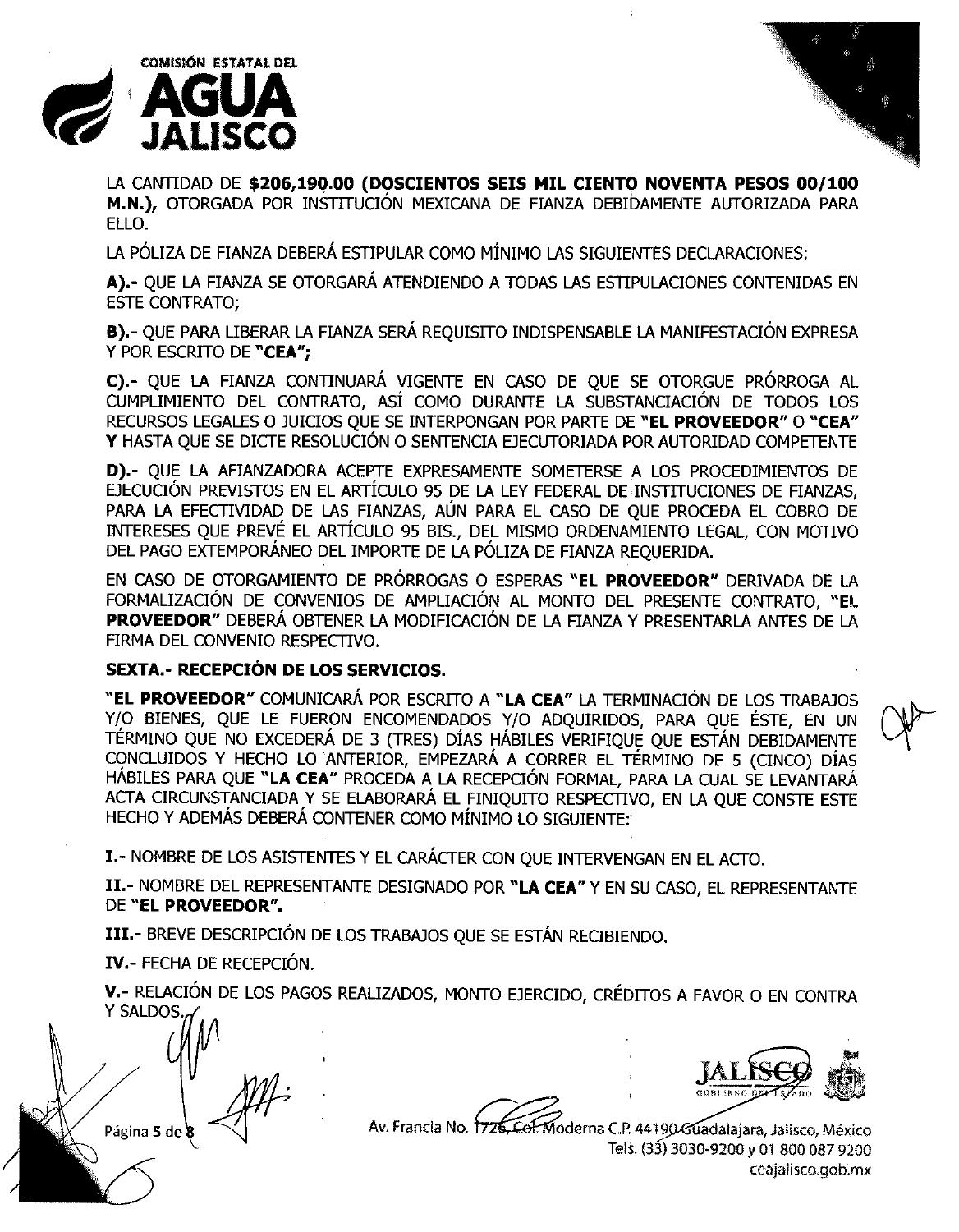



IGUALMENTE Y DERIVADA DEL ACTA CIRCUNSTANCIADA, DEBERÁ ELABORARSE UN FINIQUITO EN EL QUE SE INCLUYAN LOS PAGOS REALIZADOS, DEBIENDO QUEDAR SALDADOS TODOS LOS ADEUDOS QUE EXISTAN ENTRE "LA **CEA"** Y "EL **PROVEEDOR",** Así COMO LA EXTINCIÓN DE DERECHOS Y OBLIGACIONES.

## **SÉPTIMA.- RELACIONES LABORALES.**

**"EL PROVEEDOR"** COMO EMPRESARIO Y PATRÓN DEL PERSONAL QUE SE ENCUENTRE BAJO SU MANDO, SERÁ EL ÚNICO RESPONSABLE DE LAS OBLIGACIONES OBRERO PATRONALES ANTE LAS DIVERSAS INSTITUCIONES Y ORGANISMOS PÚBLICOS, DERIVADAS DE LAS DISPOSICIONES LEGALES Y DEMÁS ORDENAMIENTOS EN MATERIA DE TRABAJO Y SEGURIDAD SOCIAL, POR LO QUE RESPONDE DE TODAS Y CADA UNA DE LAS RECLAMACIONES QUE POR ESTE MOTIVO HAGAN SUS TRABAJADORES, COMO CONSECUENCIA DE LO ANTERIOR, **"LA CEA"** SERÁ AJENO A CUALQUIERA DE LAS RECLAMACIONES PRESENTES O FUTURAS QUE HAGAN LOS TRABAJADORES DE **"EL PROVEEDOR"**

## **OCTAVA.- RESPONSABILIDAD DE "EL PROVEEDOR".**

**"EL PROVEEDOR",** SE OBLIGA A CUMPLIR POR SI MISMO CON EL SUMINISTRO DE LOS BIENES MATERIA DE ESTE CONTRATO, POR LO QUE NO PODRÁ CEDER O TRASPASAR, A CUALQUIER OTRA PERSONA FÍSICA O MORAL, LOS DERECHOS OBTENIDOS Y LAS OBLIGACIONES CONTRAÍDAS EN VIRTUD DEL PRESENTE CONTRATO.

## **NOVENA.- PENAS CONVENCIONALES POR EL INCUMPLIMIENTO.**

**"LA CEA"** TENDRÁ LA FACULTAD DE APLICAR LAS PENAS CONVENCIONALES, SOBRE EL IMPORTE TOTAL DE LOS BIENES Y/O SERVICIOS QUE NO HAYAN SIDO SUMINISTRADO EN LA FORMA Y PLAZOS CONVENIDOS, CONFORME A LA SIGUIENTE TABLA:

| DIAS DE ATRASO (HABILES) | % DE SANCION |  |
|--------------------------|--------------|--|
| DE 01 HASTA 05           | 3 %          |  |
| DE 06 HASTA 10           | 6 %          |  |
| DE 11 HASTA 30           | 1በ%          |  |

NOTA,- LOS PORCENTAJES DE LA SANCION MENCIONADOS EN LA TABLA QUE ANTECEDE, NO DEBERÁN SER ACUMULABLES.

INDEPENDIENTEMENTE DE LAS PENAS CONVENCIONALES SEÑALADAS CON ANTERIORIDAD DEL DÍA 31 EN ADELANTE "LA **CEA"** PODRÁ OPTAR ENTRE EXIGIR EL CUMPLIMIENTO DEL CONTRATO O BIEN LA RESCISIÓN DEL MISMO,

ASÍ MISMO, SE PODRÁ DAR POR TERMINADO ANTICIPADAMENTE EL CONTRATO CUANDO CONCURRAN RAZONES DE INTERÉS GENERAL O BIEN, CUANDO POR CAUSAS JUSTIFICADAS SE EXTINGA LA NECESIDAD DE REQUERIR LOS TRABAJOS ORIGINALMENTE CONTRATADO Y SE DEMUESTRE QUE DE CONTINUAR CON EL CUMPLIMIENTO DE LAS OBLIGACIONES PACTADAS, SE OCASIONARlA ALGUN DANO O PERJUICIO AL ESTADO, EN ESTOS SUPUESTOS LA DEPENDENCIA O ENTIDAD REEMBOLSARÁ A **"EL PROVEEDOR"** LOS GASTOS NO RECUPERABLES EN QUE HAYA INCURRIDO, SIEMPRE QUE ESTOS SEAN RAZONABLES, ESTÉN DEBIDAMENTE COMPROBADOS Y SE RELACIONEN DIRECTAMENTE CON EL CONTRATO CORRESPONDIENTE.

Página 6 de 8





Av. Francia No. (1726, Col. Moderna C.P. 44190 Guadalajara, Jalisco, México Tels. (33) 3030-9200 y 01 800 087 9200 ceajalisco.gob.mx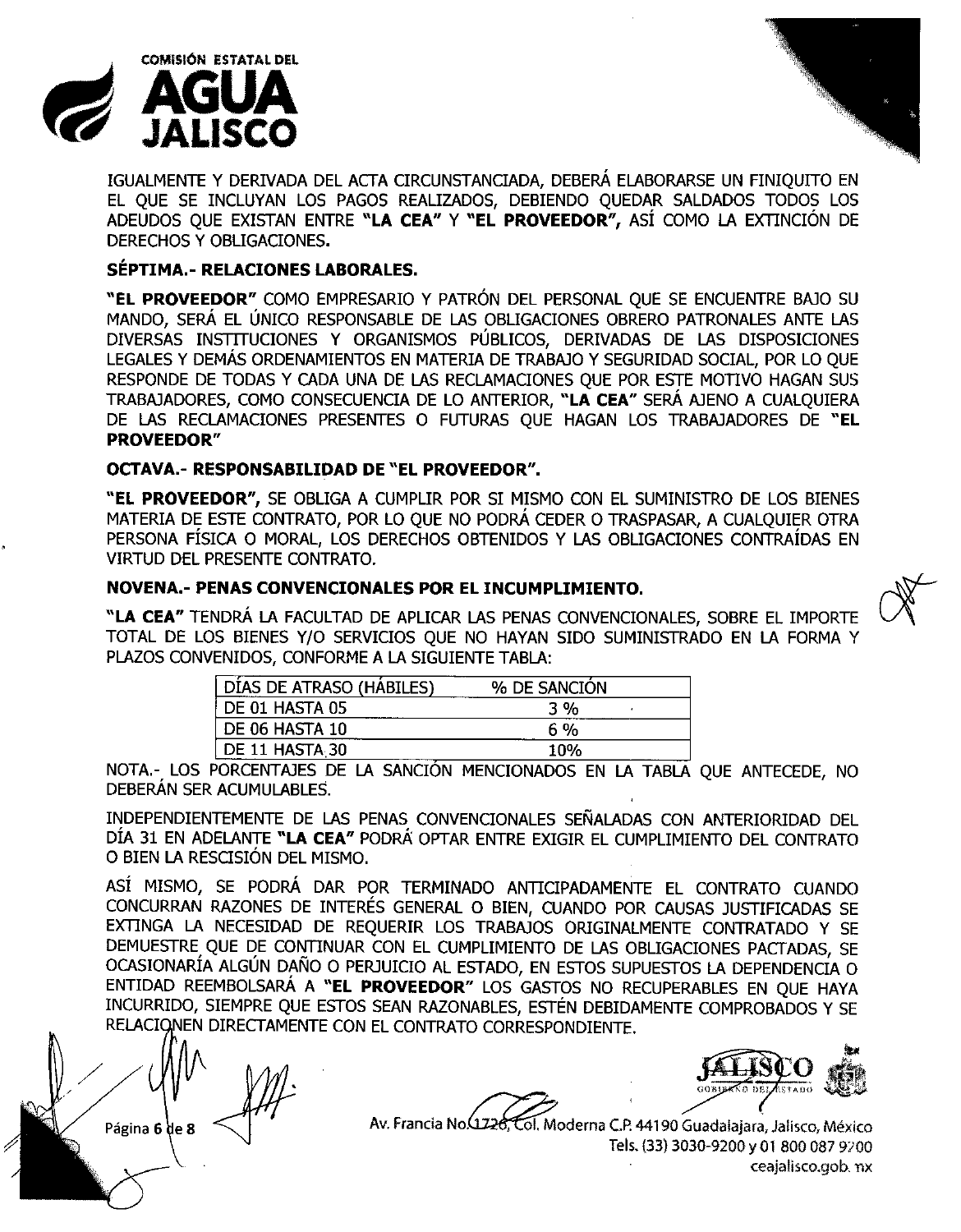



### **DÉCIMA.- CASO DE RECHAZO Y DEVOLUCIONES.**

EN CASO DE DETECTARSE DEFECTOS O INCUMPLIMIENTO EN LAS ESPECIFICACIONES CONTENIDAS EN EL CONTRATO Y/O TÉRMINOS DE REFERENCIA, **uLA CEA"** PROCEDERÁ AL RECHAZO DE LOS TRABAJOS, SE ENTIENDE COMO NO ENTREGADOS LOS TRABAJOS EN TÉRMINOS DEL SUPUESTO SEÑALADO EN EL PÁRRAFO ANTERIOR, APLICANDO LAS SANCIONES ESTABLECIDAS EN LA cLÁUSULA OCTAVA DEL CONTRATO, HASTA EN TANTO SEAN ACEPTADOS POR **"LA CEA".**

### **DÉCIMA PRIMERA.- PRÓRROGA DE LA VIGENCIA.**

AMBAS PARTES CONVIENEN QUE PREVIO AL VENCIMIENTO DE LAS FECHAS DE CUMPLIMIENTO ESTIPULADAS ORIGINALMENTE, A SOLICITUD EXPRESA DE **"EL PROVEEDOR",** Y POR CASO FORTUITO O FUERZA MAYOR, O POR CAUSAS ATRIBUIBLES A **"LA CEA",** ÉSTAS PODRÁN MODIFICAR LOS CONTRATOS A EFECTO DE DIFERIR LA FECHA DE ENTREGA DE LOS TRABAJOS. EN ESTE SUPUESTO DEBERÁ FORMALIZARSE EL CONVENIO MODIFICATORIO RESPECTIVO, NO PROCEDIENDO LA APLICACIÓN DE PENAS CONVENCIONALES POR ATRASO, DE CONFORMIDAD CON LO ESTABLECIDO EN EL ARTÍCULO 18 DEL REGLAMENTO DE LA LEY DE ADQUISICIONES Y ENAJENACIONES DEL GOBIERNO DEL ESTADO DE JALISCO.

EN CASO DE QUE EL PROVEEDOR NO OBTENGA EL DIFERIMIENTO DE REFERENCIA, POR SER CAUSA IMPUTABLE A ESTE EL ATRASO, SERÁ ACREEDOR A LA .APLICACIÓN DE LAS PENAS CONVENCIONALES.

## **DÉCIMA SEGUNDA.- SUSPENSIÓN TEMPORAL DEL CONTRATO.**

**uLA CEA"** PODRÁ SUSPENDER TEMPORALMENTE, EN TODO O EN PARTES LOS EFECTOS DEL PRESENTE CONTRATO, EN CUALQUIER MOMENTO O A SOLICITUD POR ESCRITO DE **"El PROVEEDOR",** POR CAUSAS JUSTIFICADAS O POR RAZONES DE INTERÉS GENERAL, SIN QUE ELLO IMPLIQUE SU TERMINACIÓN DEFINITIVA. EL PRESENTE CONTRATO PODRÁ CONTINUAR PRODUCIENDO TODOS SUS EFECTOS LEGALES UNA VEZ QUE HAYAN DESAPARECIDO LAS CAUSAS QUE MOTIVARON DICHA SUSPENSIÓN. \}\

## **DÉCIMA TERCERA.- RESOLUCIÓN DE PROBLEMAS FUTUROS.**

**"LA CEA" Y "EL PROVEEDOR",** RESOLVERÁN ENTRE SÍ LAS CONTROVERSIAS FUTURAS Y PREVISIBLES QUE PUDIERAN VERSAR SOBRE PROBLEMAS ESPECÍFICOS DE CARÁCTER TÉCNICO Y ADMINISTRATIVO DERIVADOS DE ESTE CONTRATO, PREVIA NOTIFICACIÓN POR ESCRITO POR PARTE DE **"EL PROVEEDOR"** PARA QUE DENTRO DEL TÉRMINO DE 3 (TRES) DÍAS HÁBILES Y UNA VEZ ANALIZADO EL PROBLEMA, ESTE SE RESUELVA EN LAS MEJORES CONDICIONES PARA AMBAS PARTES.

## **DÉCIMA CUARTA.- JURISDICCIÓN y COMPETENCIA.**

PARA LA INTERPRETACIÓN Y CUMPLIMIENTO DEL PRESENTE CONTRATO, Así COMO PARA TODO AQUELLO QUE NO ESTÉ EXPRESAMENTE ESTIPULADO EN EL MISMO, LAS PARTES SE SOMETEN A LA JURISDICCION Y COMPETENCIA DE LOS TRIBUNALES CON RESIDENCIA EN LA CIUDAD DE GUADAl.fJARA, JALISCO, RENUNCIANDO A CUALQUIERA OTRO QUE LES PUDIERA CORRESPONDER EN RAZÓN DE SU DOMICILIO PRESENTE O FUTURO.

**GOBILDAD OLL ESTADO** 

Página **1** de 8 *→ 171* **.** Av. Francia No. 1726, Col. Moderna C.P. 44190 Guadalajara, Jalisco, México - Tels. (33) 3030-9200 y 01 800 087 9200 ceajalisco.gob.rnx